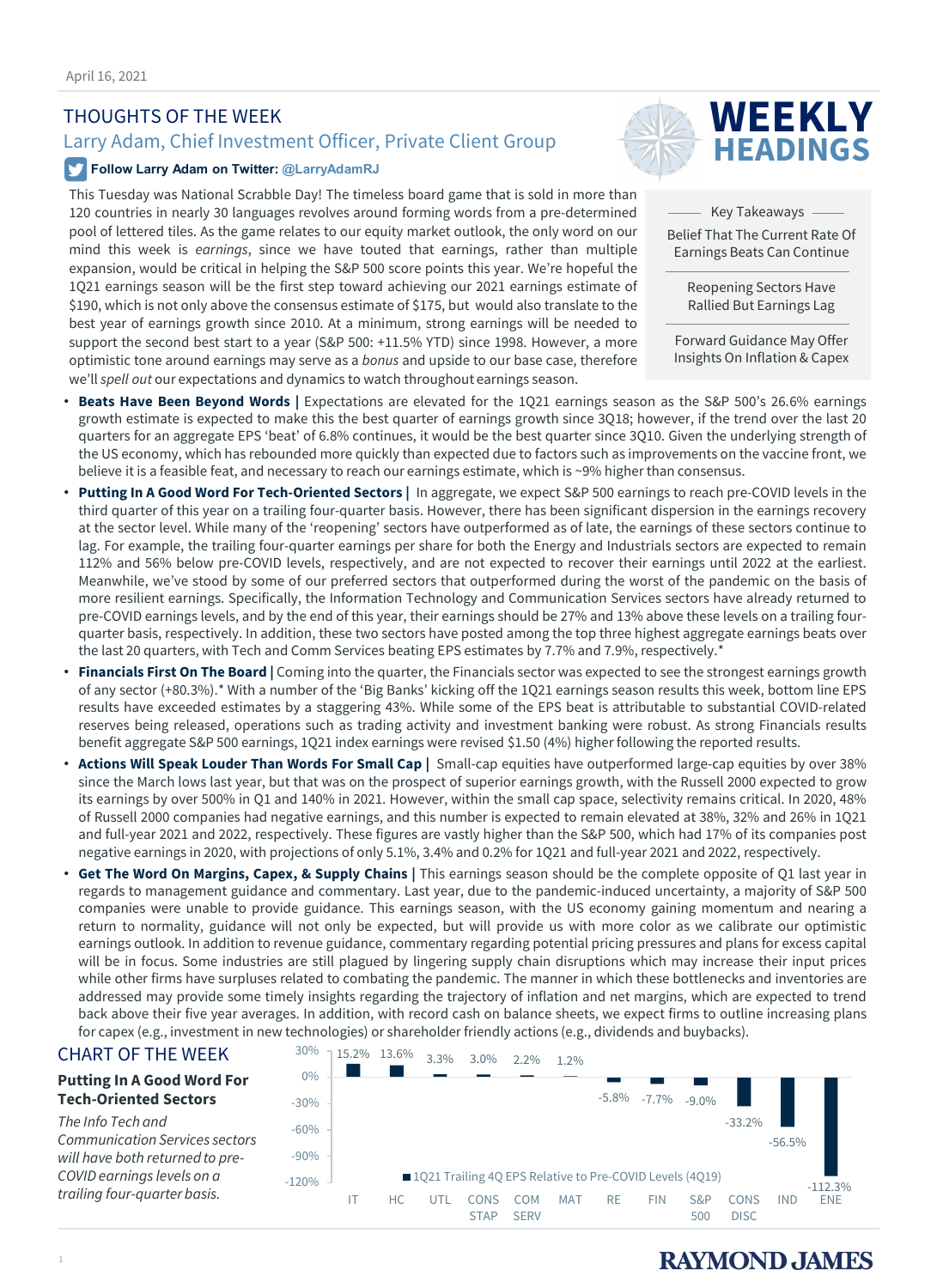## ECONOMY

- The Consumer Price Index rose 0.6% in March (+2.6% y/y), reflecting a 9.1% increase in gasoline prices (+22.5% y/y). Ex-food & energy, CPI rose 0.3% (+1.6% y/y). In the report on import prices, inflation in prices of finished goods remained moderate.
- Retail sales jumped 9.8% in the advance estimate for March (+27.7% y/y), reflecting a rebound from February's bad weather.\*
- The Fed's Beige Book noted that "national economic activity accelerated to a moderate pace" from late February to early April.
- The UM Consumer Sentiment Index rose, but less than expected (86.5 v 89.6 exp.) due to concerns about inflation expectations.
- **Focus of the Week**: Next week, the economic calendar thins. Home sales figures should rebound sharply in March from weatherrelated weakness in February. The March Index of Leading Economic Indicators should be up about 1.2%.





# US EQUITY

- The strong economic data in Q1 is being reflected in a strong start to Q1 earnings season. Full Q1 S&P 500 earnings growth estimates have already begun to rise higher—up to 26.6% from 21.6% in the first few days. It is still early, but companies already reporting have beaten estimates by 38% in aggregate, driven by a 43% earnings surprise from the Financials thus far. For the S&P 500, these early reports suggest significant upside to Q1 estimates, likely to follow the trend of the past three quarters—that being historically high surprise rates of 23.5%, 19%, and 14.8% (vs. the 15-year avg. of 4.7%). Forward estimates for all quarters of 2021 and 2022 continue to trend higher, supporting our above-consensus earnings estimates for 2021 and 2022 of \$190 and \$220, respectively.
- **Focus of the Week:** Earnings season will ramp up next week as 82 S&P 500 companies are scheduled to report.

## FIXED INCOME

- The Treasury plans to auction off \$373 billion in securities in April, a short-lived record amount as they are expected to auction off \$395 billion worth of securities in May. However, we don't expect the ballooned size of the auctions to impact the market in the short term as demand, both domestically and internationally, is resilient and very capable of absorbing the pre-announced auctions.
- **Focus of the Week:** Despite the higher than expected CPI release this week, Treasury rates have fallen.\* Prior to the release, the 10 year Treasury rate was 1.66%. The initial reaction saw a drop in price but by day's end the 10-year Treasury yield was down 5bp. As of this writing, the 10-year rate is down 7bp versus where it was before the CPI release. There are many factors that impact yields and though inflation has been a recent headline topic, we believe inflation expectations have already been built into this market.

# COVID-19 & POLITICS

- **Domestic COVID-19:** The US has counted 31,422,228 identified cases and 564,405 identified fatalities due to the coronavirus. This week, the US identified 69,953 cases each day on average, a 10.3% bump from last week; 36,941 hospitalizations each day on average, a 6.3% bump compared to last week; and 713 fatalities each day on average, a 7.1% bump week-over-week. Although deaths are a lagging indicator and are likely to continue to rise following an increase in case count, we hope this surge will not have the same impact on our nation's mortality rates, and the healthcare system overall, as prior surges due to the fact that 79.6% of adults in the US age 65 and older have received at least one vaccine. Over the past week, 3.35 million doses were administered each day on average. More than 123.9 million Americans (37.3%) have received at least one vaccine and 76.7 million (23.1%) are fully vaccinated. Despite a pause on J&J's vaccine this week related to six cases of blood clotting and platelet issues, the US remains well poised to have ample vaccine supply in the coming weeks\*—Biden has promised that all American adults will be eligible to receive a vaccine by April 19. So, progress in our vaccine rollout remains robust, even with the setback; we continue to watch to see if the rate of vaccinations can outpace ongoing variant spread, relaxed mitigation measures, and still-high rates of vaccine hesitancy.
- **Global COVID-19:** After five consecutive weeks of worsening, global COVID infections over the past week reached the highest level since mid-January, averaging more than 600,000 per day. There are three regional hotspots we are watching closely, and all three correspond to one of the new virus variants. Europe is in its third wave, with the UK-origin B.1.1.7 variant having spread since December across the continent, encompassing everything from France in the west to Ukraine in the east. With this in mind, Europe currently accounts for nearly half of the approximately one billion people in lockdown globally; however, partially as a result of the strict measures, the third wave is starting to subside. South America's second wave was precipitated in February by the Brazil-origin P1 variant. Brazil is currently reporting more daily COVID deaths than any country, and the effect is also felt elsewhere in the region. India's second wave is even newer, visible only since mid-March, but given the scale of the population, it is unsurprising that India is currently reporting more daily infections than any country. The main culprit appears to be the so-called 'double mutant' B.1.617 variant, and a similar worsening of metrics in neighboring Pakistan and Bangladesh confirms that it is a regional trend. To the extent that there is good news, it is on the vaccination front. As of the past week, a majority of the G20 major economies surpassed 10 vaccine doses per 100 people. However, the pace varies a great deal: the UK and US are well in the lead, above 50 doses, whereas most of Europe, Brazil, and China are between 10 and 20 doses. Moreover, substantial vaccination is no guarantee that the pandemic subsides, as is illustrated by Turkey, which ranks third-best among the G20 on vaccinations, yet has the fastest rate of infections.
- **Geopolitics:** Geopolitical tensions in key hotspots should be monitored in the weeks ahead, particularly between Ukraine-Russia and Taiwan-China, which could be the first test of the Biden administration's foreign policy crisis response. Typically, foreign adversaries test new administrations early, and we saw a consequential foreign policy moment during the first 100 days of the Trump presidency with a US missile strike on Syria in response to actions taken by the Syrian government. The Biden administration has yet to face its first international 'crisis', but the risk of miscalculation is high in these regions, which would likely trigger a US response. We ultimately expect any market impact to be short-lived, as attention continues to focus on the economic recovery and additional federal spending set to come from Washington later this year.

# **RAYMOND JAMES**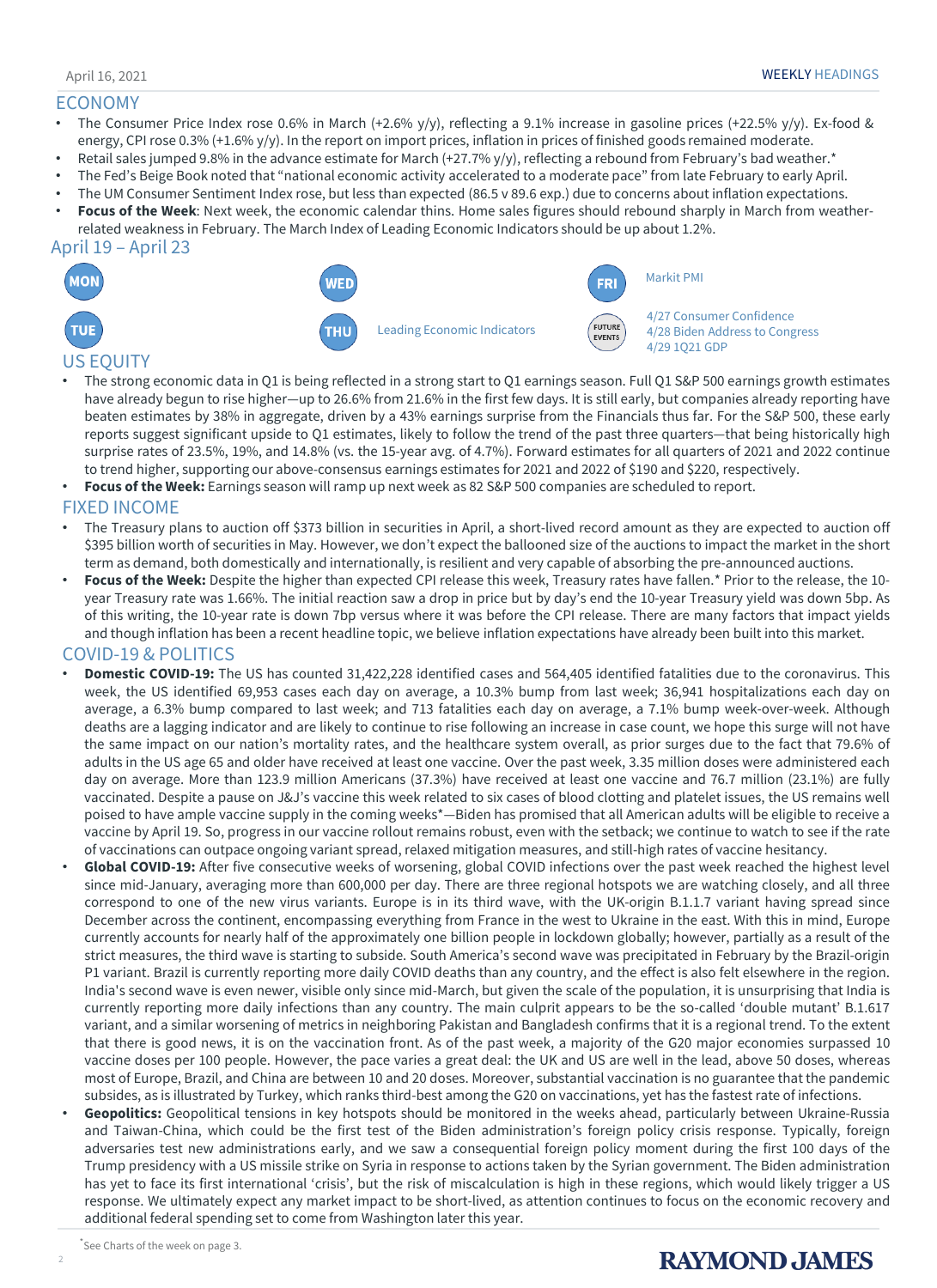# Charts of the Week



## Financials Expected To Have The Best Earnings Growth



1Q21 Earnings (% YoY)

2.00 *Despite several strong economic data releases (e.g., falling initial claims, rising retail sales), the 10-year*  1.75 *Treasury yield is at the lowest level in a month.*  1.50 1.25 1.00 mbra 0.75 0.50 0.25 Apr-20 Jun-20 Aug-20 Oct-20 Dec-20 Feb-21 Apr-21 – US 10-Year Treasury Yield

## 10-Year Yield Falls Despite Strong Economic Releases



■ Initial Jobless Claims (Millions)

# Superior Beats For Tech-Oriented Sectors



Aggregate Quarterly EPS Beat - 20 Quarter Average

# J&J A Small Portion Of Total Doses Administered



US COVID-19 Vaccine Administration by Vaccine Type

# **RAYMOND JAMES**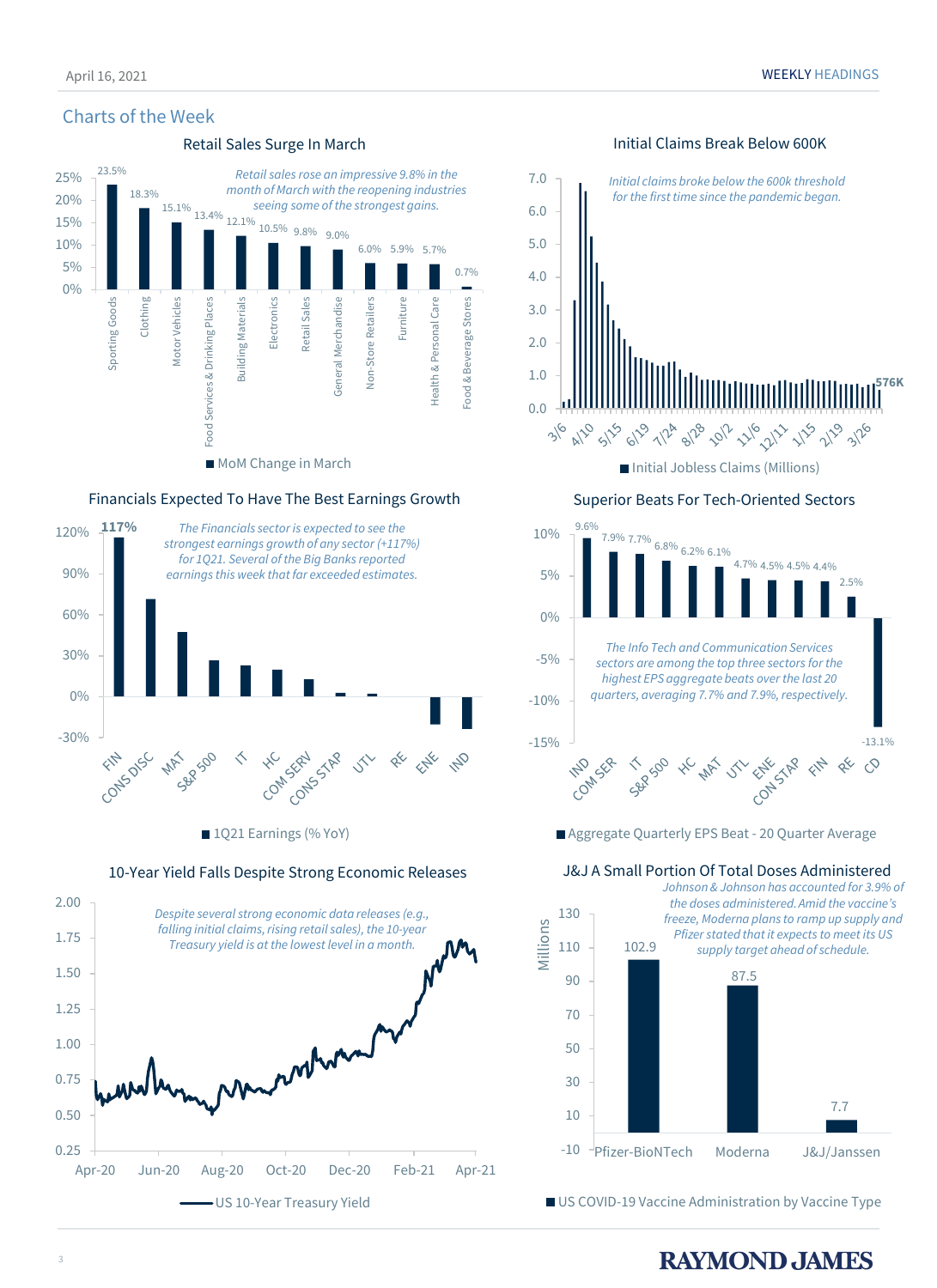# Asset Class Performance | Distribution by Asset Class and Style (as of April 15)<sup>\*\*</sup>





0.11%

 $\big| 0.45\%$ 

0.46%

0.46%

0.49%

0.66%

0.66%

0.78%

1.03%

1.04%

**RAYMOND JAMES** 

0.56%

1.70%

1.95%

3.77%

4.33%

4.49%

7.32%

7.82%

-3.13%

-2.35%

-2.34%

EM Bonds

Municipals

High Yield

US Dollar

Asia ex JP

Europe ex UK

Japan

EM

EAFE

LATAM

-1.20%

\*\*Weekly performance calculated from Thursday close to Thursday close.

High Yield

Municipals

EM Bonds

Russell 2000

Europe ex UK

IG Credit

Japan

EAFE

Gold

US Agg

\*\*\*Assumes all asset classes are priced in US dollars unless otherwise noted. Ranked in order of performances (best to worst).

4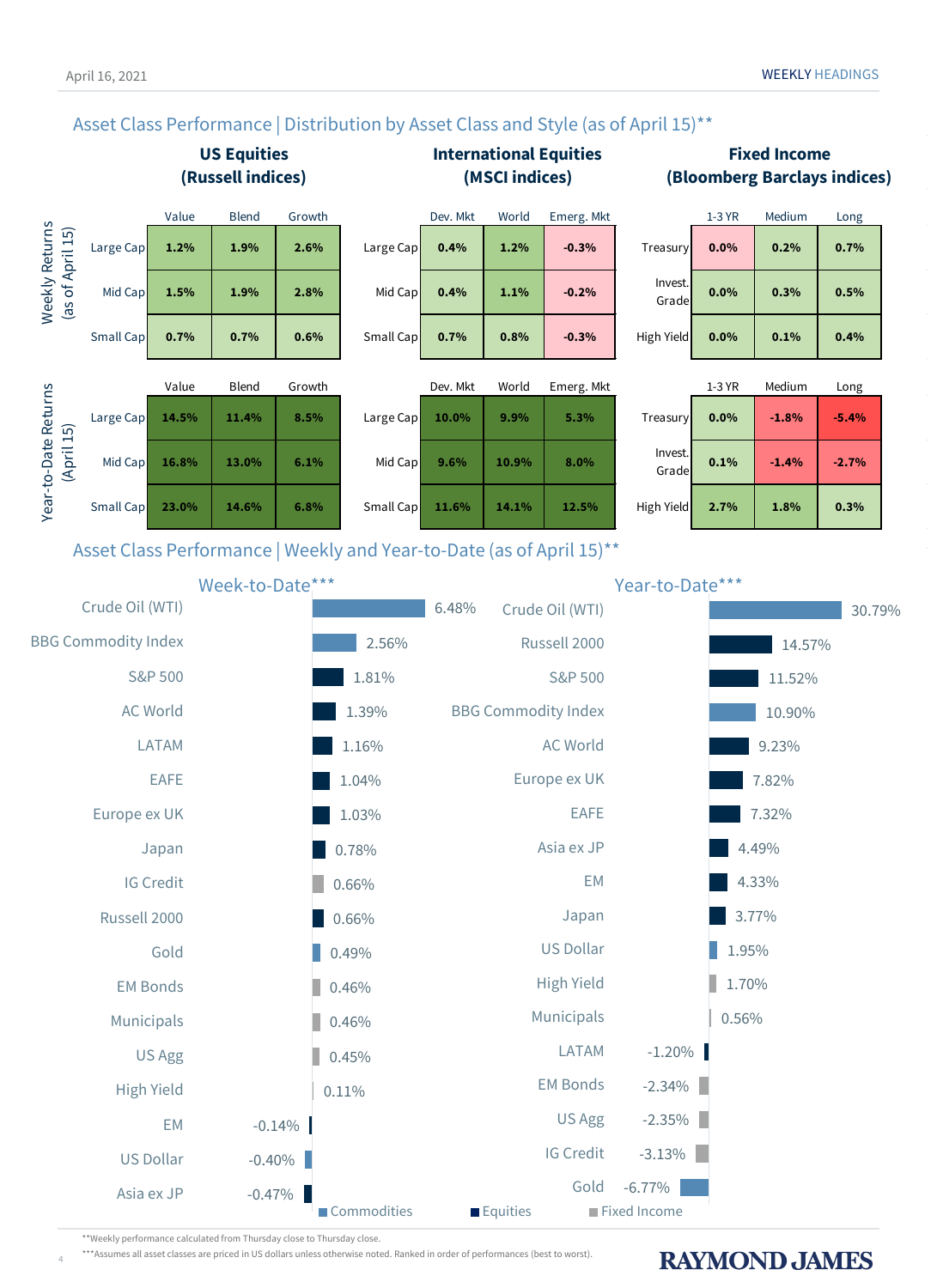# Weekly Data\*\*

Data as of April 15

# **U.S Equities**

| Index                  | Price   | Weekly | <b>MTD</b> | <b>YTD</b> | 1 Year | 3 Year | 5 Year | 10 Year |
|------------------------|---------|--------|------------|------------|--------|--------|--------|---------|
| S&P 500                | 4170.4  | 1.8    | 5.0        | 11.5       | 52.4   | 18.4   | 17.2   | 14.5    |
| DJ Industrial Average  | 34036.0 | 1.6    | 3.2        | 11.2       | 44.8   | 11.8   | 13.7   | 10.7    |
| NASDAQ Composite Index | 14038.8 | 1.5    | 6.0        | 8.9        | 67.3   | 25.4   | 23.2   | 17.6    |
| Russell 1000           | 4522.8  | 1.9    | 5.2        | 11.4       | 60.6   | 17.3   | 16.7   | 14.0    |
| Russell 2000           | 5609.4  | 0.7    | 1.7        | 14.6       | 94.8   | 14.8   | 16.4   | 11.7    |
| Russell Midcap         | 7927.0  | 1.9    | 4.5        | 13.0       | 73.6   | 14.7   | 14.7   | 12.5    |

## **Equity Sectors**

| Sector                  | Price  | Weekly | <b>MTD</b> | <b>YTD</b> | 1 Year | 3 Year | 5 Year | 10 Year |
|-------------------------|--------|--------|------------|------------|--------|--------|--------|---------|
| Materials               | 512.9  | 2.9    | 3.7        | 13.1       | 71.4   | 14.5   | 14.5   | 10.0    |
| Industrials             | 853.2  | 1.4    | 2.6        | 14.3       | 68.9   | 13.2   | 14.1   | 12.7    |
| <b>Comm Services</b>    | 251.7  | 0.1    | 5.4        | 13.9       | 57.2   | 20.6   | 11.8   | 10.9    |
| Utilities               | 338.8  | 2.8    | 4.2        | 7.1        | 17.7   | 14.1   | 10.1   | 11.6    |
| Consumer Discretionary  | 1429.0 | 2.4    | 6.6        | 9.9        | 62.0   | 22.4   | 19.3   | 18.2    |
| <b>Consumer Staples</b> | 712.7  | 0.6    | 1.9        | 3.1        | 20.5   | 12.8   | 8.6    | 11.5    |
| <b>Health Care</b>      | 1404.8 | 3.4    | 3.3        | 6.6        | 27.0   | 16.0   | 13.6   | 15.7    |
| Information Technology  | 2518.1 | 2.1    | 8.1        | 10.2       | 66.3   | 31.2   | 29.6   | 21.6    |
| Energy                  | 368.5  | 0.7    | (0.4)      | 30.4       | 58.9   | (7.4)  | (1.4)  | (1.3)   |
| Financials              | 584.2  | 0.9    | 3.4        | 19.9       | 66.5   | 11.1   | 16.0   | 12.6    |
| <b>Real Estate</b>      | 258.3  | 2.7    | 4.7        | 14.2       | 27.3   | 14.7   | 9.2    | 10.5    |

### **Fixed Income**

| Index                                | Yield | Weekly | <b>MTD</b> | <b>YTD</b> | 1 Year | 3 Year | 5 Year  | 10 Year          |
|--------------------------------------|-------|--------|------------|------------|--------|--------|---------|------------------|
| 3-Months Treasury Bill (%)           | 0.0   | (0.0)  | 0.0        | 0.0        | 0.1    | 1.4    | 1.1     | 0.6              |
| 2-Year Treasury (%)                  | 0.2   | (0.0)  | 0.0        | (0.0)      | 0.2    | 2.7    | $1.5\,$ | 1.2 <sub>2</sub> |
| 10-Year Treasury (%)                 | 1.6   | 0.7    | 1.8        | (5.4)      | (7.0)  | 5.5    | 2.0     | 3.9              |
| Barclays US Corporate High Yield     | 4.8   | 0.1    | 0.8        | 1.7        | 18.6   | 6.8    | 7.8     | 6.5              |
| Bloomberg Barclays US Aggregate      | 1.5   | 0.4    | 1.1        | (2.4)      | 0.2    | 5.1    | 3.2     | 3.5              |
| <b>Bloomberg Barclays Municipals</b> |       | 0.5    | 0.9        | 0.6        | 5.8    | 5.2    | 3.5     | 4.6              |
| <b>Bloomberg Barclays IG Credit</b>  | 2.2   | 0.7    | 1.6        | (3.1)      | 5.3    | 6.8    | 5.1     | 5.1              |
| <b>Bloomberg Barclays EM Bonds</b>   | 4.0   | 0.5    | 1.2        | (2.3)      | 12.6   | 5.2    | 5.2     | 5.5              |

# **Commodities**

| Index                         | Price  | Weekly | <b>MTD</b> | YTD   | 1 Year | 3 Year | 5 Year | 10 Year          |
|-------------------------------|--------|--------|------------|-------|--------|--------|--------|------------------|
| WTI Crude (\$/bl)             | 63.5   |        |            | 31.3  | 217.9  | (2.0)  | 9.5    | (5.3)            |
| Gold (\$/Troy Oz)             | 1757.2 | 0.1    | 3.9        | (6.9) | 2.2    | 9.4    | 4.′    | 1.8 <sup>°</sup> |
| Dow Jones-UBS Commodity Index | 86.6   | 2.6    | 3.7        | 10.9  | 39.7   | 1.0)   | 1.5    | (6.6)            |

#### **Currencies**

| Currency                     | Price | Weekly | <b>MTD</b> | YTD <sup>'</sup> | 1 Year | 3 Year | 5 Year | 10 Year |
|------------------------------|-------|--------|------------|------------------|--------|--------|--------|---------|
| US Dollar Index              | 91.7  | (0.4)  |            | 1.9              | (7.8)  | 0.7    | (0.6)  | 2.1     |
| US Dollar per Euro           | 1.2   | 0.6    | 1.8        | (2.2)            | 9.8    | (1.0)  | 1.2    | (1.8)   |
| US Dollar per British Pounds | 1.4   | 0.5    | (0.0)      | 0.9              | 10.4   | (1.1)  | (0.5)  | (1.7)   |
| Japanese Yen per US Dollar   | 108.7 | (0.5)  | (1.6)      | 5.3              | 1.2    | 0.4    | (0.0)  | 2.7     |

## **International Equities**

| Index                    | Price   | Weekly | <b>MTD</b> | <b>YTD</b> | 1 Year | 3 Year | 5 Year | 10 Year |
|--------------------------|---------|--------|------------|------------|--------|--------|--------|---------|
| MSCI AC World            | 702.0   | 1.4    | 4.3        | 9.2        | 53.3   | 13.9   | 14.4   | 10.1    |
| <b>MSCIEAFE</b>          | 2285.0  | 1.0    | 3.6        | 7.3        | 47.5   | 7.1    | 9.7    | 6.3     |
| MSCI Europe ex UK        | 2483.7  | 1.0    | 4.0        | 7.8        | 54.7   | 8.7    | 11.0   | 6.7     |
| <b>MSCI Japan</b>        | 3965.0  | 0.8    | 2.0        | 3.8        | 38.4   | 7.5    | 10.3   | 8.1     |
| <b>MSCIEM</b>            | 1341.1  | (0.1)  | 1.9        | 4.3        | 54.6   | 7.6    | 12.6   | 4.1     |
| MSCI Asia ex JP          | 878.0   | (0.5)  | 1.7        | 4.5        | 53.0   | 9.5    | 14.2   | 6.9     |
| <b>MSCILATAM</b>         | 2394.9  | 1.2    | 4.3        | (1.2)      | 50.7   | (4.4)  | 4.7    | (3.3)   |
| Canada S&P/TSX Composite | 15418.1 | 0.5    | 3.3        | 10.8       | 38.4   | 8.1    | 7.2    | 3.4     |

\*\*Weekly performance calculated from Thursday close to Thursday close.

# **RAYMOND JAMES**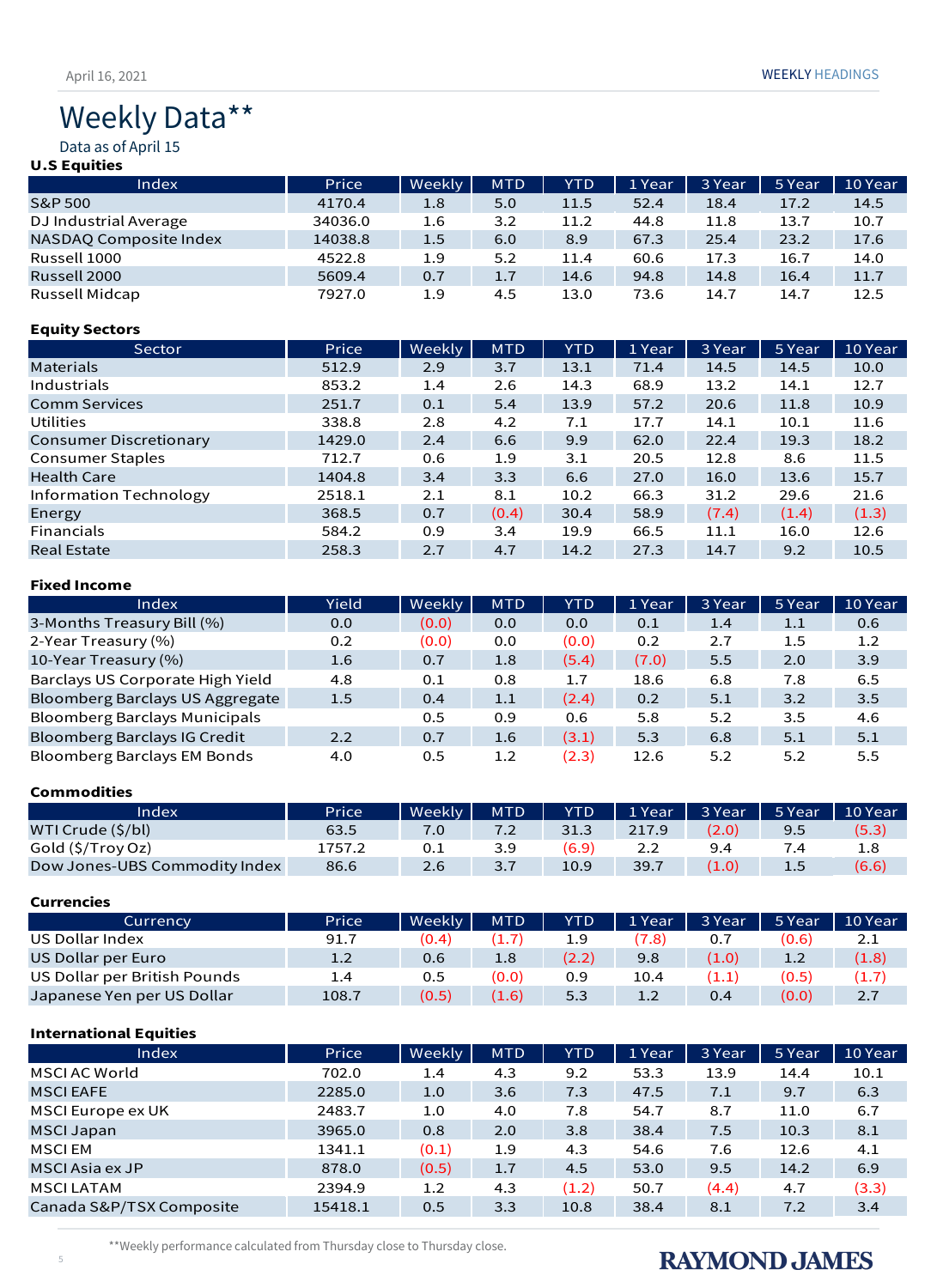#### DISCLOSURES

All expressions of opinion reflect the judgment of the author(s) and the Investment Strategy Committee, and are subject to change. This information should not be construed as a recommendation. The foregoing content is subject to change at any time without notice. Content provided herein is for informational purposes only. There is no guarantee that these statements, opinions or forecasts provided herein will prove to be correct. Past performance is not a guarantee of future results. Indices and peer groups are not available for direct investment. Any investor who attempts to mimic the performance of an index or peer group would incur fees and expenses that would reduce returns. No investment strategy can guarantee success. Economic and market conditions are subject to change. Investing involves risks including the possible loss of capital.

The information has been obtained from sources considered to be reliable, but we do not guarantee that the foregoing material is accurate or complete. Diversification and asset allocation do not ensure a profit or protect against a loss.

INTERNATIONAL INVESTING | International investing involves additional risks such as currency fluctuations, differing financial accounting standards, and possible political and economic instability. These risks are greater in emerging markets.

SECTORS | Sector investments are companies engaged in business related to a specific economic sector and are presented herein for illustrative purposes only and should not be considered as the sole basis for an investment decision. Sectors are subject to fierce competition and their products and services may be subject to rapid obsolescence. There are additional risks associated with investing in an individual sector, including limited diversification.

OIL | Investing in oil involves special risks, including the potential adverse effects of state and federal regulation and may not be suitable for all investors.

CURRENCIES | Currencies investing are generally considered speculative because of the significant potential for investment loss. Their markets are likely to be volatile and there may be sharp price fluctuations even during periods when prices overall are rising.

GOLD | Gold is subject to the special risks associated with investing in precious metals, including but not limited to: price may be subject to wide fluctuation; the market is relatively limited; the sources are concentrated in countries that have the potential for instability; and the market is unregulated.

FIXED INCOME | Fixed-income securities (or "bonds") are exposed to various risks including but not limited to credit (risk of default of principal and interest payments), market and liquidity, interest rate, reinvestment, legislative (changes to the tax code), and call risks. There is an inverse relationship between interest rate movements and fixed income prices. Generally, when interest rates rise, fixed income prices fall and when interest rates fall, fixed income prices generally rise. A credit rating of a security is not a recommendation to buy, sell or hold the security and may be subject to review, revision, suspension, reduction or withdrawal at any time by the assigning Rating Agency. Ratings and insurance do not remove market risk since they do not guarantee the market value of the bond.

US TREASURYS | US Treasury securities are guaranteed by the US government and, if held to maturity, generally offer a fixed rate of return and guaranteed principal value.

#### DESIGNATIONS

Certified Financial Planner Board of Standards Inc. owns the certification marks CFP® and CERTIFIED FINANCIAL PLANNER™ in the U.S.

Investments & Wealth Institute<sup>TM</sup> (The Institute) is the owner of the certification marks "CIMA" and "Certified Investment Management Analyst." Use of CIMA and/or Certified Investment Management Analyst signifies that the user has successfully completed The Institute's initial and ongoing credentialing requirements for investment management professionals.

CFA® and Chartered Financial Analyst® are registered trademarks owned by CFA Institute.

#### DATA SOURCE

FactSet, as of 4/16/2021

#### DOMESTIC EQUITY DEFINITION

LARGE GROWTH | **Russell 1000 Growth Total Return Index:** This index represents a segment of the Russell 1000 Index with a greater-than-average growth orientation. Companies in this index have higher price-to-book and price-earnings ratios, lower dividend yields and higher forecasted growth values. This index includes the effects of reinvested dividends.

MID GROWTH | **Russell Mid Cap Growth Total Return Index:** This index contains stocks from the Russell Midcap Index with a greater-than-average growth orientation. The stocks are also members of the Russell 1000 Growth Index. This index includes the effects of reinvested dividends.

LARGE BLEND | **Russell 1000 Total Return Index:** This index represents the 1000 largest companies in the Russell 3000 Index. This index is highly correlated with the S&P 500 Index. This index includes the effects of reinvested dividends.

# **RAYMOND, JAMES**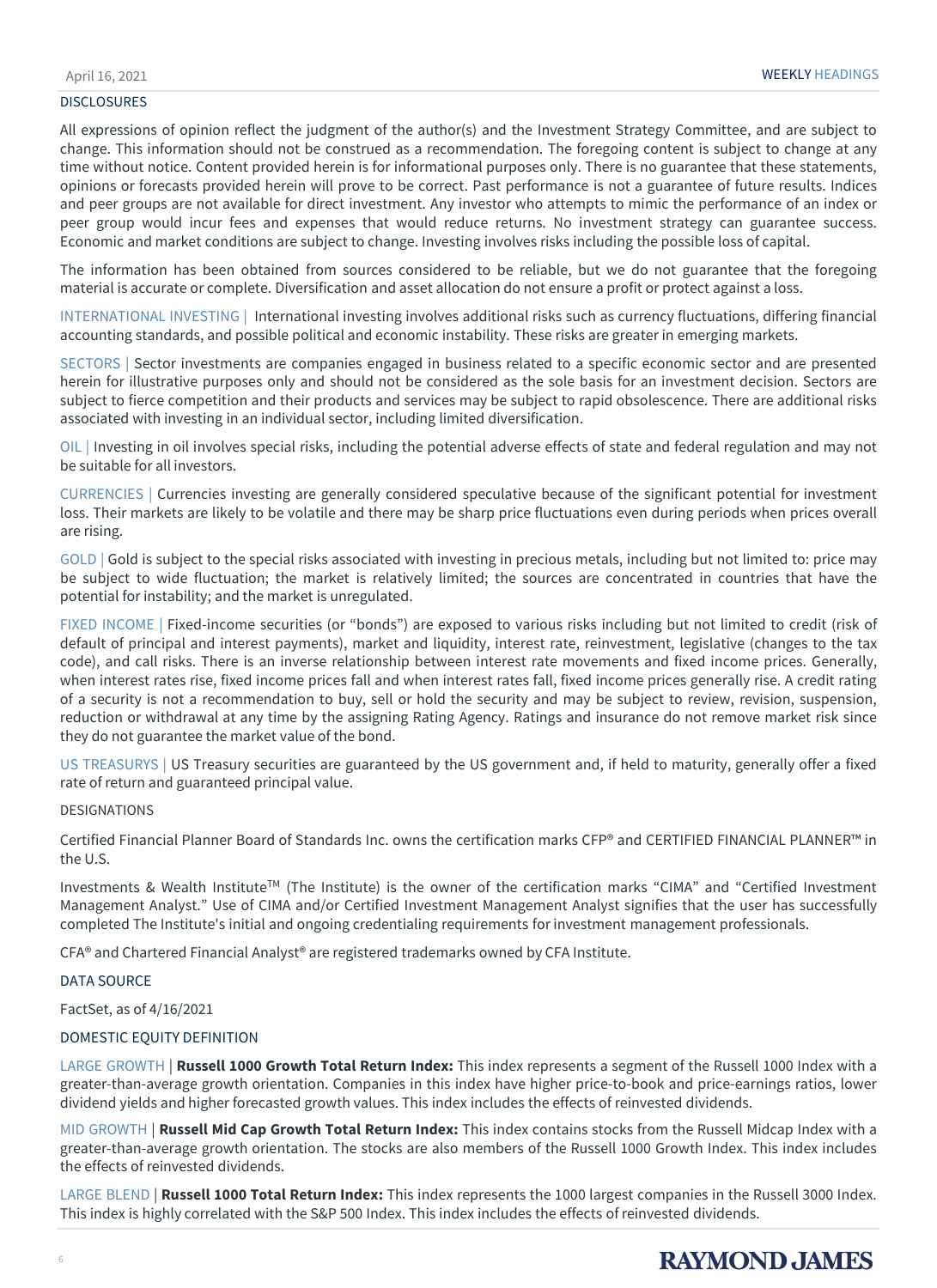SMALL GROWTH | **Russell 2000 Growth Total Return Index:** This index represents a segment of the Russell 2000 Index with a greater-than-average growth orientation. The combined market capitalization of the Russell 2000 Growth and Value Indices will add up to the total market cap of the Russell 2000. This index includes the effects of reinvested dividends.

MID BLEND | **Russell Mid Cap Total Return Index:** This index consists of the bottom 800 securities in the Russell 1000 Index as ranked by total market capitalization. This index includes the effects of reinvested dividends.

SMALL BLEND | **Russell 2000 Total Return Index:** This index covers 2000 of the smallest companies in the Russell 3000 Index, which ranks the 3000 largest US companies by market capitalization. The Russell 2000 represents approximately 10% of the Russell 3000 total market capitalization. This index includes the effects of reinvested dividends.

LARGE VALUE | **Russell 1000 Value Total Return Index:** This index represents a segment of the Russell 1000 Index with a lessthan-average growth orientation. Companies in this index have low price-to-book and price-earnings ratios, higher dividend yields and lower forecasted growth values. This index includes the effects of reinvested dividends.

MID VALUE | **Russell Mid Cap Value Total Return Index:** This index contains stocks from the Russell Midcap Index with a lessthan-average growth orientation. The stocks are also members of the Russell 1000 Value Index. This index includes the effects of reinvested dividends.

SMALL VALUE | **Russell 2000 Value Total Return Index:** This index represents a segment of the Russell 2000 Index with a lessthan-average growth orientation. The combined market capitalization of the Russell 2000 Growth and Value Indices will add up to the total market cap of the Russell 2000. This index includes the effects of reinvested dividends.

#### FIXED INCOME DEFINITION

AGGREGATE BOND | **Bloomberg Barclays US Agg Bond Total Return Index:** The index is a measure of the investment grade, fixed-rate, taxable bond market of roughly 6,000 SEC-registered securities with intermediate maturities averaging approximately 10 years. The index includes bonds from the Treasury, Government-Related, Corporate, MBS, ABS, and CMBS sectors.

HIGH YIELD | **Bloomberg Barclays US Corporate High Yield Total Return Index:** The index measures the USD-denominated, high yield, fixed-rate corporate bond market. Securities are classified as high yield if the middle rating of Moody's, Fitch and S&P is Ba1/BB+/BB+ or below.

CREDIT | **Bloomberg Barclays US Credit Total Return Index:** The index measures the investment grade, US dollardenominated, fixed-rate, taxable corporate and government related bond markets. It is composed of the US Corporate Index and a non-corporate component that includes foreign agencies, sovereigns, supranationals and local authorities.

MUNICIPAL | **Bloomberg Barclays Municipal Total Return Index:** The index is a measure of the long-term tax-exempt bond market with securities of investment grade (rated at least Baa by Moody's Investors Service and BBB by Standard and Poor's). This index has four main sectors: state and local general obligation bonds, revenue bonds, insured bonds, and prerefunded bonds.

DOW JONES INDUSTRIAL AVERAGE (DJIA) | The **Dow Jones Industrial Average (DJIA)** is an index that tracks 30 large, publiclyowned companies trading on the New York Stock Exchange (NYSE) and the NASDAQ.

NASDAQ COMPOSITE INDEX | The **Nasdaq Composite Index** is the market capitalization-weighted index of over 3,300 common equities listed on the Nasdaq stock exchange.

S&P 500 | The **S&P 500 Total Return Index:** The index is widely regarded as the best single gauge of large-cap U.S. equities. There is over USD 7.8 trillion benchmarked to the index, with index assets comprising approximately USD 2.2 trillion of this total. The index includes 500 leading companies and captures approximately 80% coverage of available market capitalization.

BLOOMBERG BARCLAYS CAPITAL AGGREGATE BOND TOTAL RETURN INDEX | This index represents securities that are SECregistered, taxable, and dollar denominated. The index covers the U.S. investment grade fixed rate bond market, with index components for government and corporate securities, mortgage pass-through securities, and asset-backed securities. The index is designed to minimize concentration in any one commodity or sector. It currently has 22 commodity futures in seven sectors. No one commodity can compose less than 2% or more than 15% of the index, and no sector can represent more than 33% of the index (as of the annual weightings of the components).

#### INTERNATIONAL EQUITY DEFINITION

EMERGING MARKETS EASTERN EUROPE | **MSCI EM Eastern Europe Net Return Index:** The index captures large- and mid-cap representation across four Emerging Markets (EM) countries in Eastern Europe. With 50 constituents, the index covers approximately 85% of the free float-adjusted market capitalization in each country.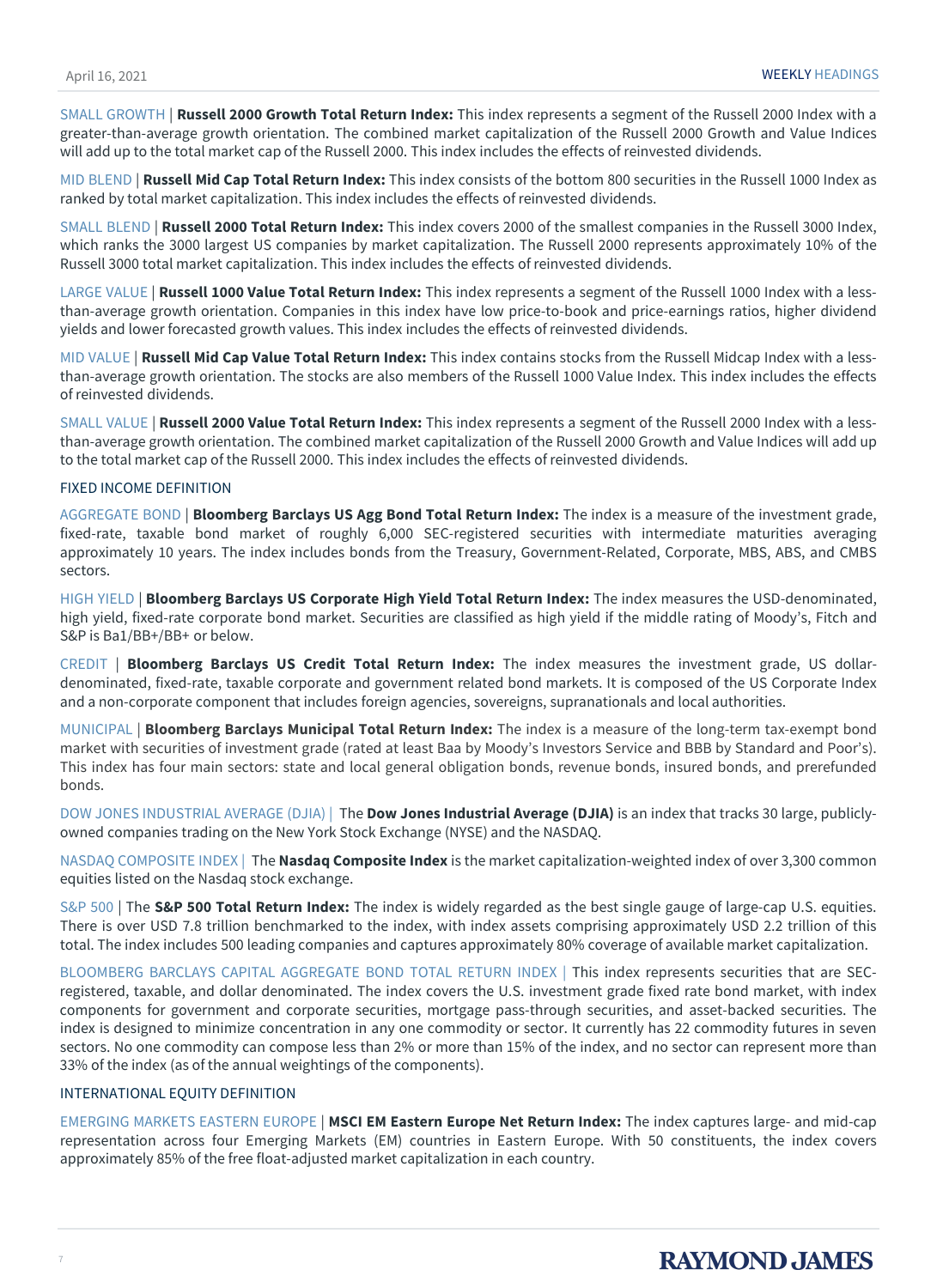EMERGING MARKETS ASIA | **MSCI EM Asia Net Return Index:** The index captures large- and mid-cap representation across eight Emerging Markets countries. With 554 constituents, the index covers approximately 85% of the free float-adjusted market capitalization in each country.

EMERGING MARKETS LATIN AMERICA | **MSCI EM Latin America Net Return Index:** The index captures large- and mid-cap representation across five Emerging Markets (EM) countries in Latin America. With 116 constituents, the index covers approximately 85% of the free float-adjusted market capitalization in each country.

EMERGING MARKETS | **MSCI Emerging Markets Net Return Index:** This index consists of 23 countries representing 10% of world market capitalization. The index is available for a number of regions, market segments/sizes and covers approximately 85% of the free float-adjusted market capitalization in each of the 23 countries.

PACIFIC EX-JAPAN | **MSCI Pacific Ex Japan Net Return Index:** The index captures large- and mid-cap representation across four of 5 Developed Markets (DM) countries in the Pacific region (excluding Japan). With 150 constituents, the index covers approximately 85% of the free float-adjusted market capitalization in each country.

JAPAN | **MSCI Japan Net Return Index:** The index is designed to measure the performance of the large and mid cap segments of the Japanese market. With 319 constituents, the index covers approximately 85% of the free float-adjusted market capitalization in Japan.

FOREIGN DEVELOPED MARKETS | **MSCI EAFE Net Return Index:** This index is designed to represent the performance of large and mid-cap securities across 21 developed markets, including countries in Europe, Australasia and the Far East, excluding the U.S. and Canada. The index is available for a number of regions, market segments/sizes and covers approximately 85% of the free float-adjusted market capitalization in each of the 21 countries.

EUROPE EX UK | **MSCI Europe Ex UK Net Return Index:** The index captures large and mid cap representation across 14 Developed Markets (DM) countries in Europe. With 337 constituents, the index covers approximately 85% of the free floatadjusted market capitalization across European Developed Markets excluding the UK.

MSCI EAFE | The **MSCI EAFE** (Europe, Australasia, and Far East) is a free float-adjusted market capitalization index that is designed to measure developed market equity performance, excluding the United States & Canada. The EAFE consists of the country indices of 22 developed nations.

MSCI ACWI | The **MSCI All Country World Index** (ACWI) is a stock index designed to track broad global equity-market performance. The index is comprised of the stocks of about 3,000 companies from 23 developed countries and 26 emerging markets.

## INTERNATIONAL DISCLOSURES

FOR CLIENTS IN THE UNITED KINGDOM | For clients of Raymond James Financial International Limited (RJFI): This document and any investment to which this document relates is intended for the sole use of the persons to whom it is addressed, being persons who are Eligible Counterparties or Professional Clients as described in the FCA rules or persons described in Articles 19(5) (Investment professionals) or 49(2) (high net worth companies, unincorporated associations, etc.) of the Financial Services and Markets Act 2000 (Financial Promotion) Order 2005 (as amended)or any other person to whom this promotion may lawfully be directed. It is not intended to be distributed or passed on, directly or indirectly, to any other class of persons and may not be relied upon by such persons and is, therefore, not intended for private individuals or those who would be classified as Retail Clients.

FOR CLIENTS OF RAYMOND JAMES INVESTMENT SERVICES, LTD.: This document is for the use of professional investment advisers and managers and is not intended for use by clients.

FOR CLIENTS IN FRANCE | This document and any investment to which this document relates is intended for the sole use of the persons to whom it is addressed, being persons who are Eligible Counterparties or Professional Clients as described in "Code Monetaire et Financier" and Reglement General de l'Autorite des marches Financiers. It is not intended to be distributed or passed on, directly or indirectly, to any other class of persons and may not be relied upon by such persons and is, therefore, not intended for private individuals or those who would be classified as Retail Clients.

FOR CLIENTS OF RAYMOND JAMES EURO EQUITIES | Raymond James Euro Equities is authorised and regulated by the Autorite de Controle Prudentiel et de Resolution and the Autorite des Marches Financiers.

FOR INSTITUTIONAL CLIENTS IN THE EUROPEAN ECONOMIC AREA (EE) OUTSIDE OF THE UNITED KINGDOM | This document (and any attachments or exhibits hereto) is intended only for EEA institutional clients or others to whom it may lawfully be submitted.

FOR CANADIAN CLIENTS | This document is not prepared subject to Canadian disclosure requirements, unless a Canadian has contributed to the content of the document. In the case where there is Canadian contribution, the document meets all applicable IIROC disclosure requirements.